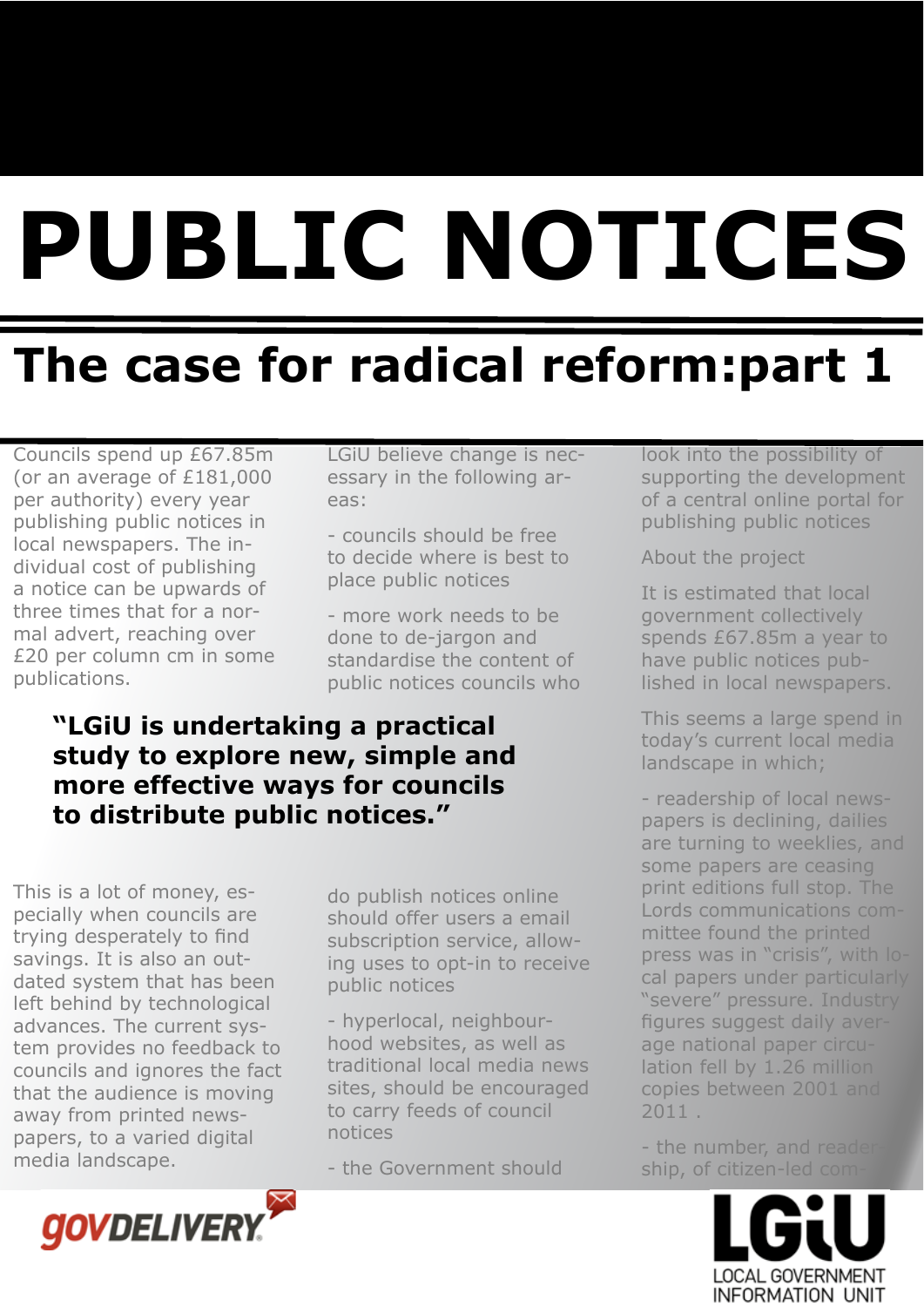#### **About the author**

**Rob Dale**. I lead LGiU's work around digital engagement and communications. I have a BA in journalism, and during my time at university set up a hyperlocal site with fellow journalism students. I also contribute to the Brixton Blog - an excellent hyperlocal site covering the area of London in which I now live.

Because of my passion and belief in local government, printed journalism and hyperlocal reporting, I'm keen for this project to find some solutions that are beneficial to all three sides of this issue.

If you have any comments on this project, please contact me on [rob.dale@lgiu.org.uk.](mailto:rob.dale@lgiu.org.uk) You can also follow me on Twitter at @robandale.

#### **About the survey**

Between August 22 and September 4, LGiU surveyed 110 councils. To add depth, we gathered information from different council departments - mostly legal, communications and planning.

#### **Get involved in this project**

This report represents the information and ideas we've gathered through stage 1 of our project into public notices. We welcome your involvement as we continue this work; contact [rob.dale@lgiu.org.uk](mailto:rob.dale@lgiu.org.uk)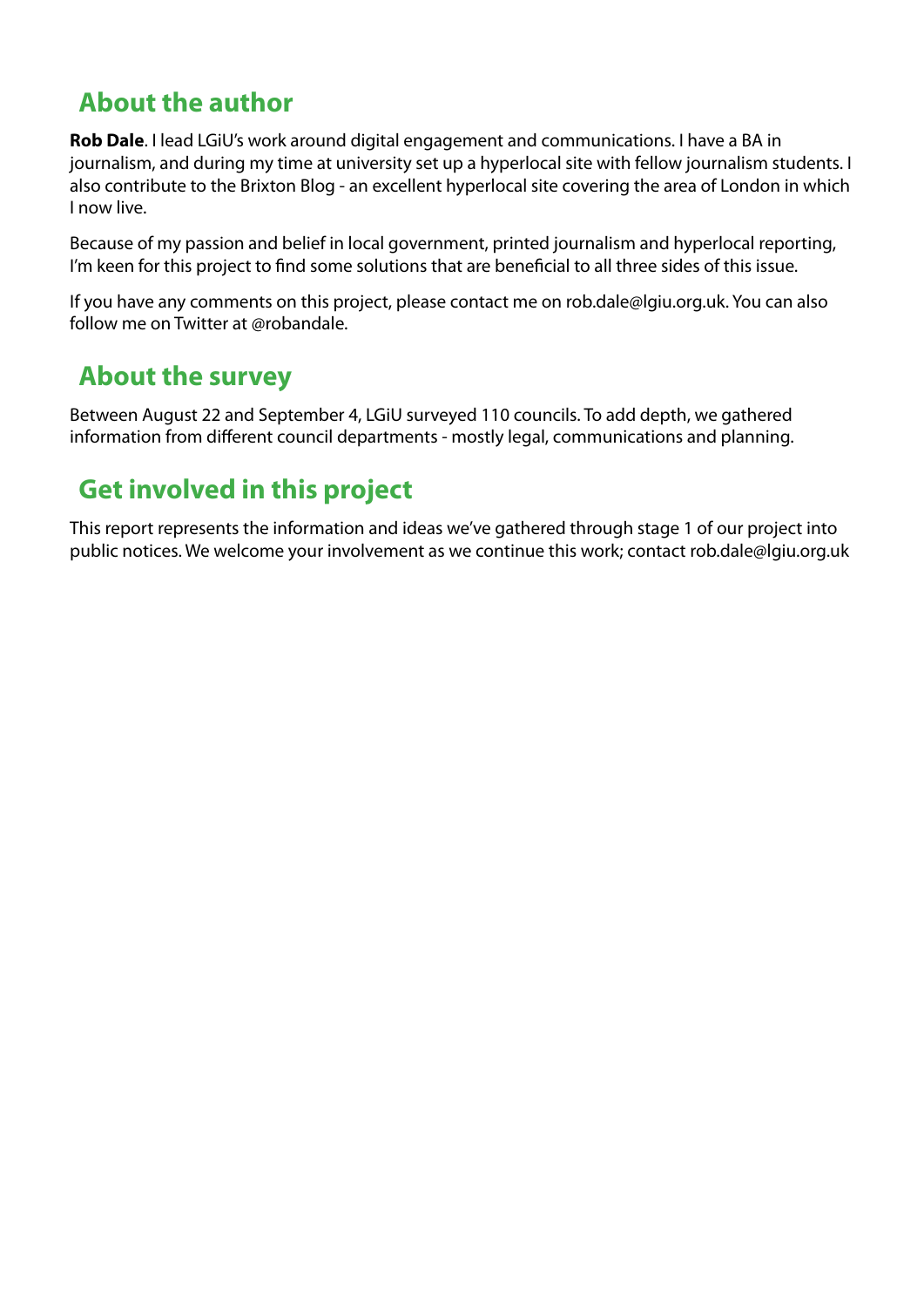#### **Executive summary**

Councils spend up to £67.85m (or an average of £181,000 per authority)<sup>1</sup> every year publishing public notices in local newspapers. The individual cost of publishing a notice can be upwards of three times that for a normal advert, reaching over £20 per column cm in some publications.

This is a lot of money, especially when councils are trying desperately to find savings. It is also an outdated system that has been left behind by technological advances.

The current system provides no feedback to councils and ignores the fact that the audience is moving away from printed newspapers, to a varied digital media landscape.

LGiU believes change is necessary in the following areas:

- councils should be free to decide where is best to place public notices **•**
- more work needs to be done to de-jargon and standardise the content of public notices **•**
- councils who do publish notices online should offer users an email subscription service, allowing users to opt-in to receive public notices **•**
- hyperlocal, neighbourhood websites, as well as traditional local media news sites, should be encouraged to carry feeds of council notices **•**
- the government should look into the possibility of supporting the development of a central online portal for publishing public notices. **•**

#### **About the project**

It is estimated that local government collectively spends £67.85m a year to have public notices published in local newspapers.

This seems a large spend in today's current local media landscape in which;

- **Readership of local newspapers is declining, dailies are turning to weeklies, and some papers are ceasing print editions altogether.** The Lords communications committee found the printed press was in "crisis", with local papers under particularly "severe" pressure. Industry figures suggest daily average national paper circulation fell by 1.26m copies between 2001 and 2012. **•**
- **The number, and readership, of citizen-led community websites meanwhile has been**  increasing – and their use and appreciation by elected members and officers has been too. 84% of elected members claim they are aware of a neighbourhood site in their area, the figure rises to 92% for officers<sup>3</sup>. **•**
- **Web technology allows for ever simpler, more cost-e"ective publication of content on the internet.** The cost can be over £20 per single column cm in a local newspaper, digital publication can cost a matter of pennies. **•**

LGiU is therefore undertaking a practical study to explore new, simple and more effective ways for councils to distribute public notices.

<sup>1</sup> Hansard (2011) Proposed Code of Recommended Practice on Local Authority Publicity - Communities and Local Government Committee

<sup>2</sup> BBC (2012) Under-pressure newspapers 'deserve tax breaks'

<sup>3</sup> Networked Neighbourhoods (2011) Councils & Online Neighbourhood Networks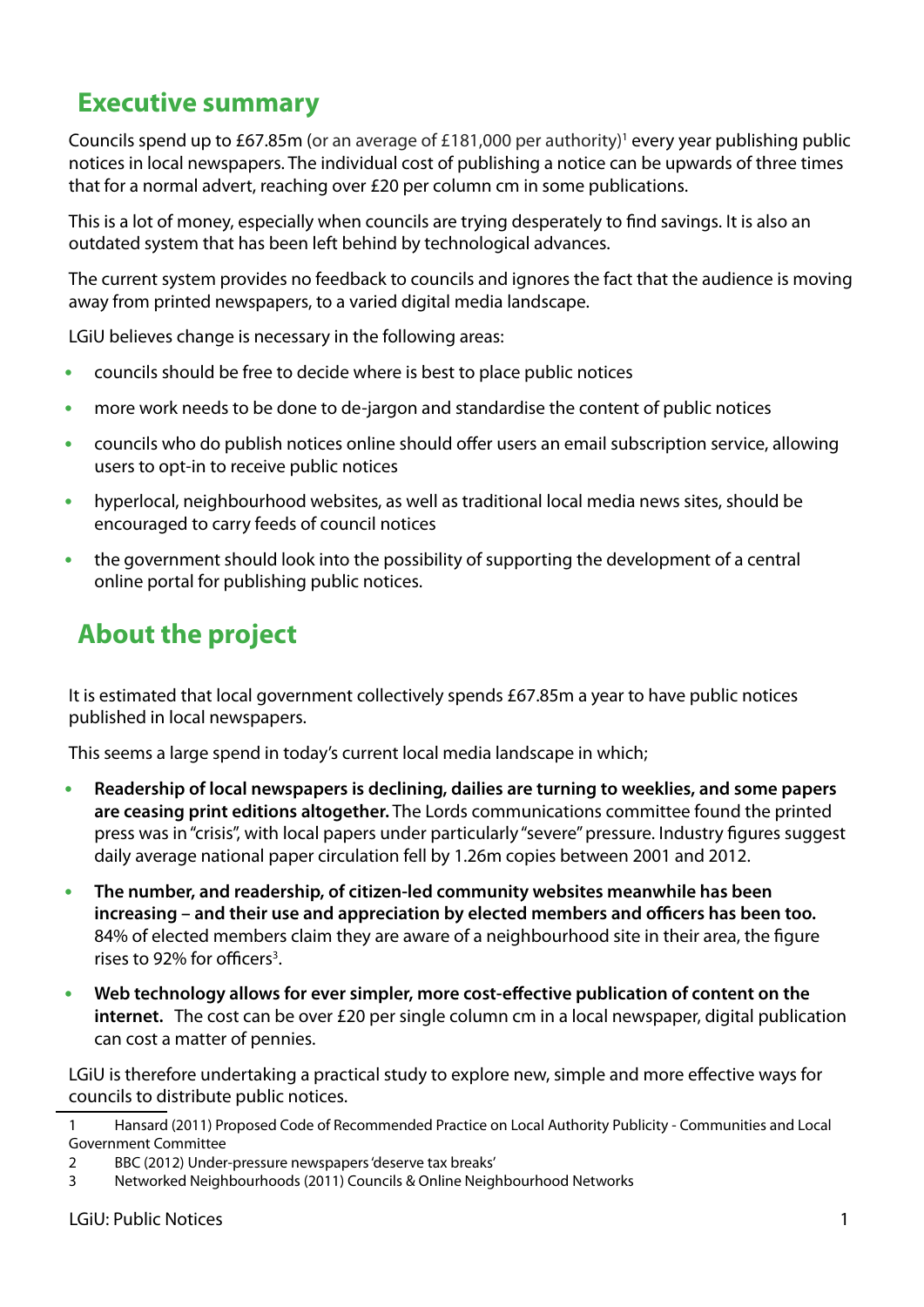This project consists of three stages.

- 1. LGiU has conducted a survey of local government to establish a feel for the current environment. The results of this survey are covered in this short report.
- 2. For the next few months LGiU, working alongside GovDelivery, will engage with a small, varied group of local authorities to design, build and use new web-based tools to publish public notices on the authorities' websites, and also through local (traditional) media, hyperlocal, community sites. Each tool will be designed with the authority - so each tool will differ and have specific elements relevant to the authority. This will provide a range of new data on the potential of digital methods of deliver.
- By putting together all our information and insights from stages 1 and 2, LGiU will actively seek **3.** to work with more authorities to share best practice.

#### **Where we are now**

Whilst technology has advanced, the legislation that requires councils to produce and publish public notices hasn't. This is resulting in a weighty burden on councils, with the LGA estimating the total cost to be as high as £67.85m per year. Add on to this the value of staff time and the overall cost could treble.

The Department for Communities and Local Government is more than aware that many local authorities dislike of the current system:

- A report commissioned by the government in 2007 to ensure the public sector acted as a leader in adapting to new communications technologies recommended public information should be made available cost-effectively, or ideally at marginal cost, and that publishing technologies had overtaken the requirements of most legislation. **•**
- In 2008, the Killian Pretty review of planning applications recommended local planing authorities should "no longer be required to publish notices in newspapers". This would both improve effectiveness of "discussions and involvement of the local community" and give authorities flexibility to spend money "in the way they see fit to best engage their local communities". These proposals were not taken forward. **•**
- The requirements on public notices did not form part of the government's new Publicity Code consultation - however many of those who responded took the opportunity to offer their views on the issue. The guidance published in February 2011 did not discuss public notices. **•**

So despite central government being more than aware that councils want printed publishing requirements to be changed, and despite it being almost universally accepted that there are costsavings to be made, there has been a distinct lack of engagement on the issue.

This is disappointing. Data contained in this report demonstrates that some subtle and some more radical changes in the current situation can not only save money, but can dramatically increase the usefulness and audience of these notices. With our recommendations we believe that public notices have the potential to add value to an authority's consultations and channel shift success.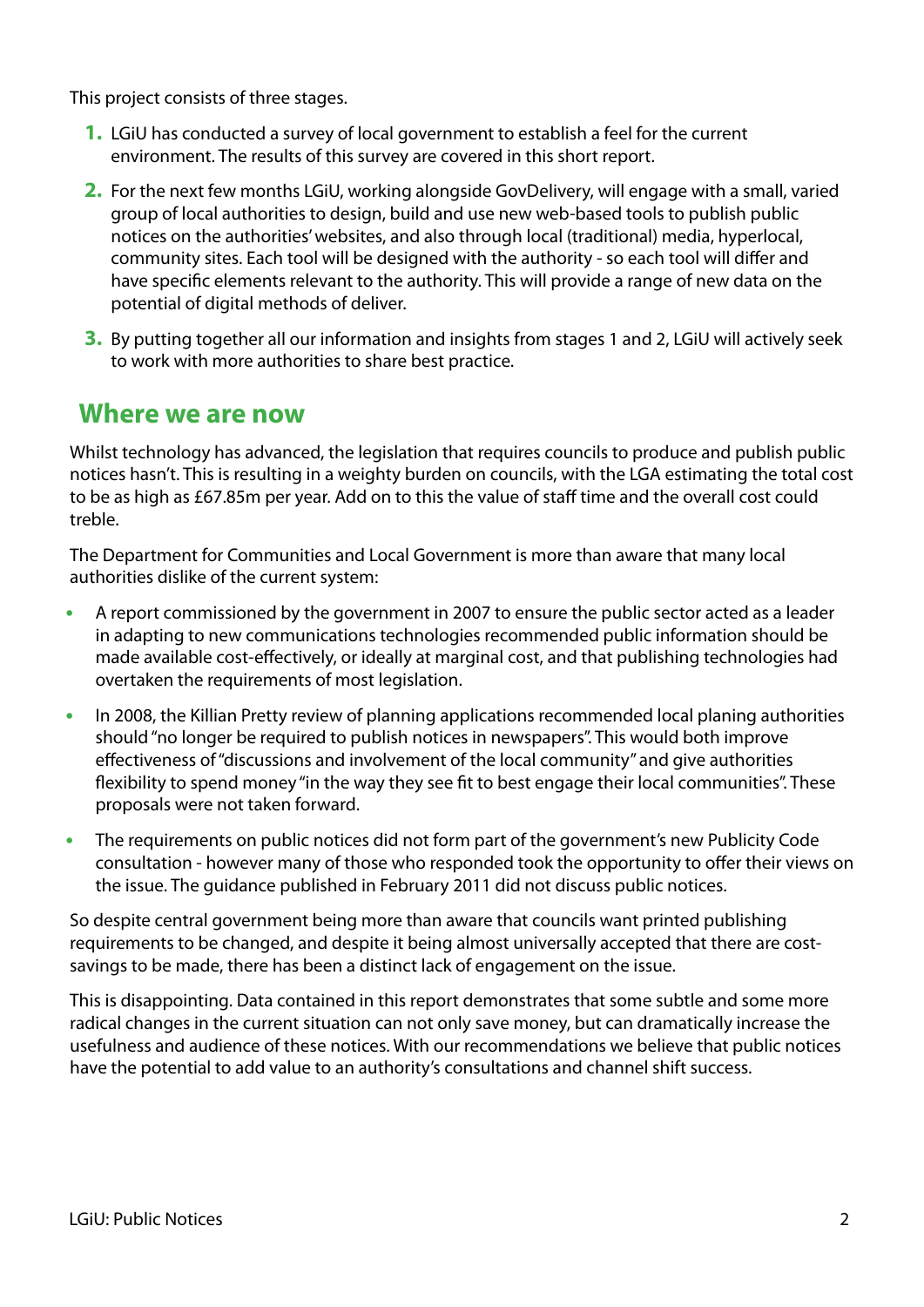#### **The local government view?**



In all five areas, the majority of respondents felt that the current system for producing and publishing statutory notices is either bad or very bad. In particular, the current system scored very low in terms of cost-effectiveness, they are a "total waste of public money" says John Shewell, Head of Communications, Brighton and Hove City Council.

Many respondents commented that the 'legalistic' wording of these notices is off-putting and alienating to many people. Also noted was the position in the paper that these notices are found: "statutory notices are in a part of the paper not read by your standard man on the street", said one respondent.

All this leads to a widely-held assumption that statutory notices pass-by largely unregistered.

"I have worked for 30 years in this authority some of it as DC manager. As far as I am aware in that time we have had less than 10 responses to a published notice." Tim Lewis, Planning Officer, London Borough of Barking and Dagenham.

This lack of feedback is worrying. If an authority is to understand the wants and needs of its community, it needs comprehensive, and if possible live, data on the audience reached by its messages.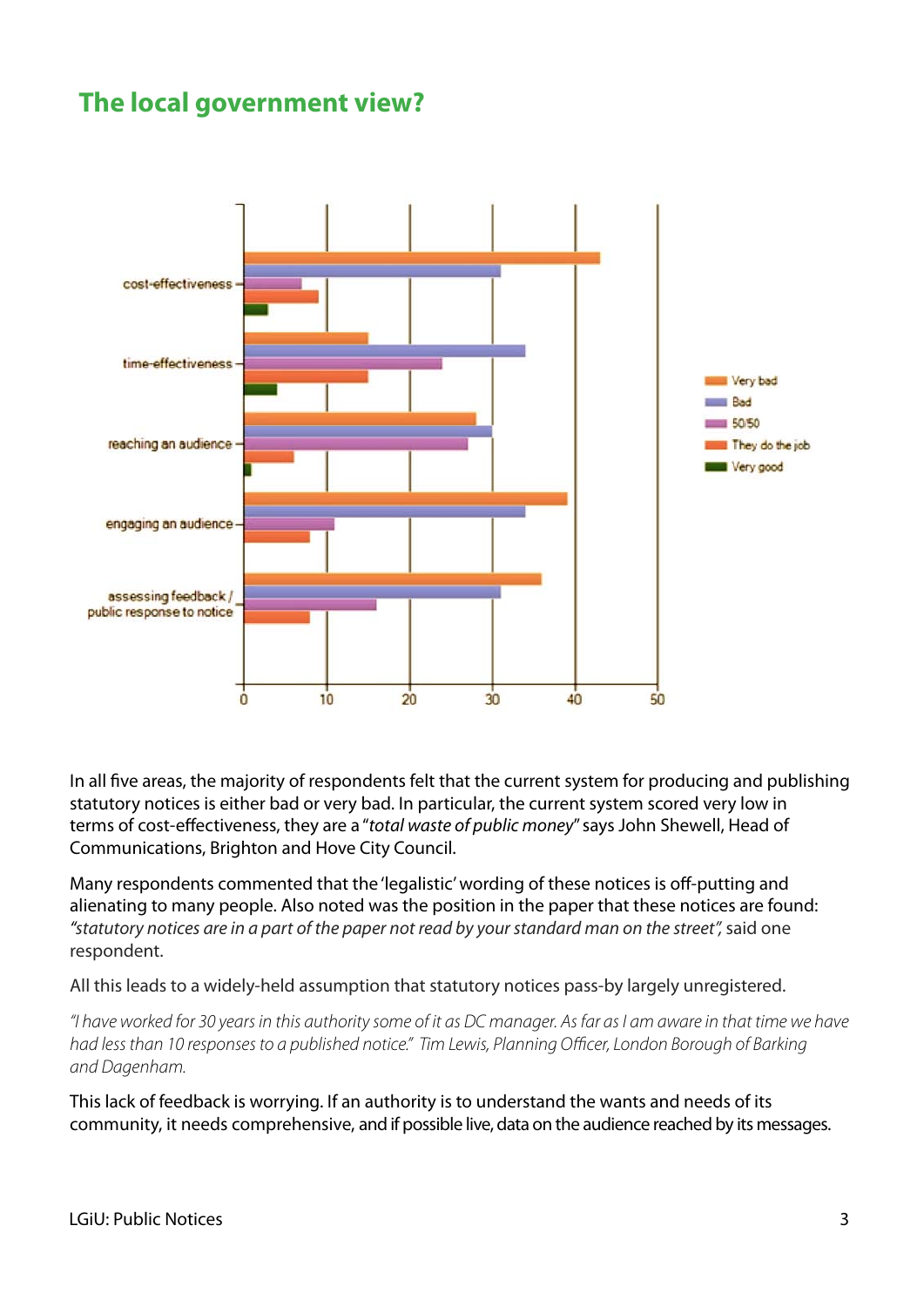Overall, more than 80% of respondents felt that these notices do not act as a consultation method. It is clear that these notices could act as a gateway to the council and its decision making process, but their wording and delivery currently do very little to enthuse people to engage with a local authority.

Democracy depends on dialogue. At a time when Eric Pickles is keen to open up the Town Hall to local bloggers<sup>4</sup>, statutory notices must surely be used better as a entry point to further and better interaction with the community.

#### **How many and how much?**

Finding precise figures on how many notices are published each year, and the total cost to each authority is, predictably, difficult.

In the vast majority of councils we surveyed, public notices are produced, and paid for by relevant individual departments. This clouds the situation as many people responsible for producing and publishing public notices are not aware of the overall council spend - thus seeming to make efficiency savings less likely.

It is perhaps then easier at this stage to look at a public notice in the singular. We were able to obtain precise figures in terms of cost per advert - this shows that the relative cost of space in the newspaper for a public notices is usually more expensive; sometimes three times as much as other adverts.

"Our local weekly newspapers (the Tindle group) charge £4.30 per single cm one column advert, if the advert goes into the main section of the newspaper. If the advert is a public notice the charge goes up to £13.50 per single cm across one column – more than three times the cost. I've just double checked the cost with them too. It's quite extraordinary! " Alison Stoneham, Communications Manager, South Hams District and West Devon Borough Councils.

This cost continues to rise as well. We also asked if the cost of advertising was increasing on a costper-cm basis - over 80% said yes, ranging between 2 and 7% over the last two years.

The relationship with the local newspapers also affects how efficiently notices get published. Again, due to the cross-department responsibilities for public notices, exact production time varies.

"Each notice has to be drafted, space booked and secured, orders placed, internal monitoring and payment systems. I would therefore estimate each notice equates to about two hours work".

The survey highlighted the power local newspapers have over councils. For as long as councils are required to publish in these publications, they will continue to be charged inflated cost.

### **The state of the local press**

It is clear that local authorities are spending money (up to £67.85m) publishing statutory notices in local newspapers that they would prefer to spend on other frontline services.

As the LGA points out, this money is "a significant contribution to the commercial newspaper industry's turnover"5 .

It could be argued that this is a backdoor subsidy, from local authorities to the local press.

There is no doubt that a vibrant, local media is vital to the democratic process. However, due to

4 Dale (2012) Pickles invites bloggers deeper into the Town Hall

5 Hansard (2011) Proposed Code of Recommended Practice on Local Authority Publicity - Communities and Local Government Committee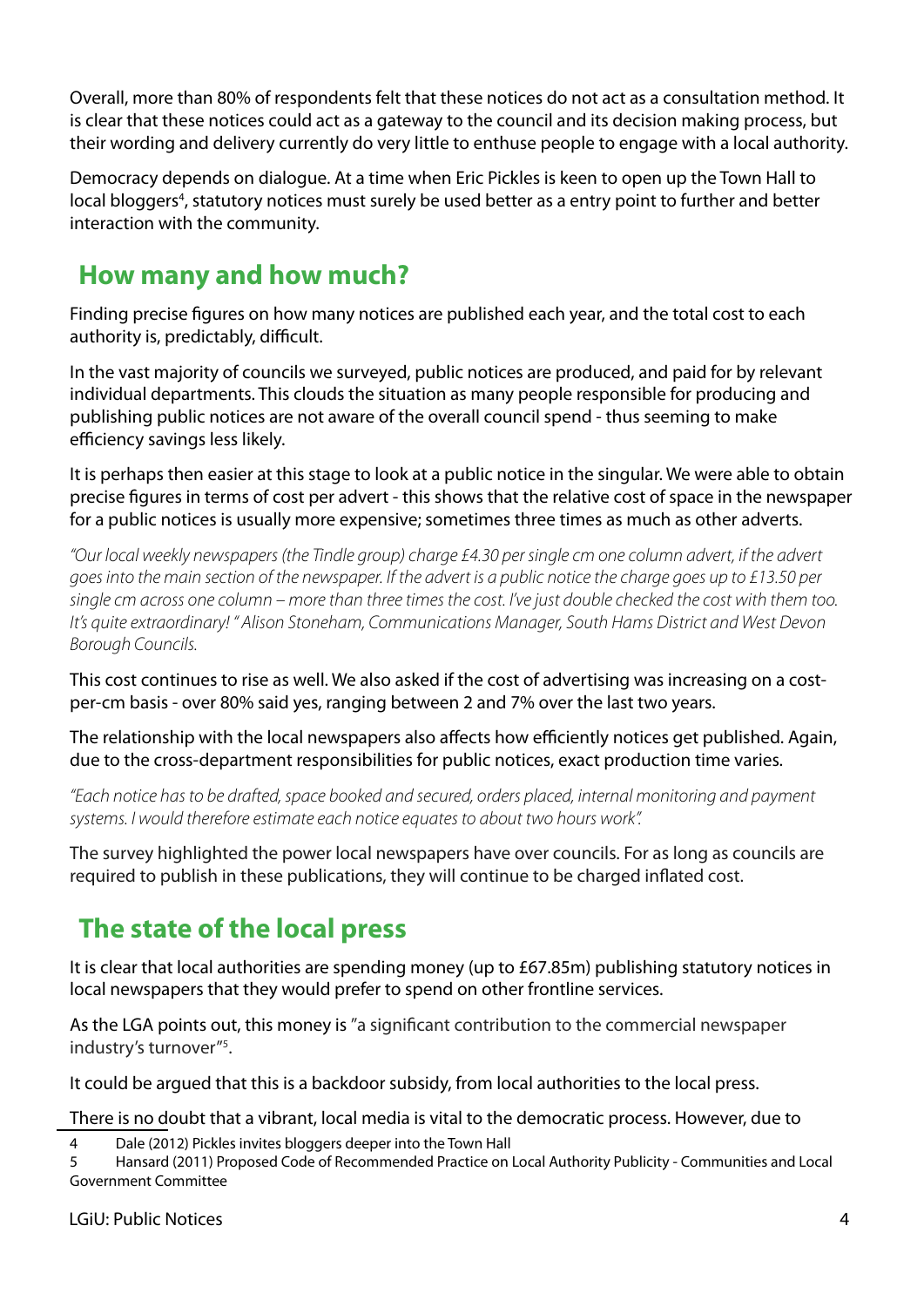economic pressures, reporting of local council news is decreasing, as too is the number of reporters being employed to cover council news.

#### The Lords communications committee concluded that:

"This has created a serious threat to investigative journalism and hence to democratic accountability in local areas".

Questions therefore need to be asked:

- is the local press holding its local authorities to account? **•**
- in today's digital media landscape, what additional value does the local press offer over newer local media channels? **•**
- how can a newspaper truly hold to account an organisation to which it is financially bound? **•**

Many people still "want to see and know local journalists, want them to 'walk the beat', and engage face-to-face. They want journalists, local news and local newspapers back at the heart of their communities."6

How many journalists though would fulfill this criteria?

These are challenging questions, and the answers will vary enormously around the country. But we should have an open debate about this - a debate that the current backdoor subsidy obscures rather elucidates.

#### **Changing the system**

Over 90% of participants do not want the current legal requirements on public notices to remain as they are.

#### "They are an out-of-date anachronism of a pre-electronic age."

We asked what new system participants would like to see - over three-quarters opted for an online only approach. 73% of respondents also said that publishing notices online would also increase their audience.

One respondent pointed out that: "Most people access them through pressure groups - not direct from newspapers. We should allow local authorities to publish them on their website instead. If necessary a small reminder advert could be placed in the local press every month or two to remind people of the URL".

<sup>6</sup> Media Trust (2010): Meeting the new needs of local communities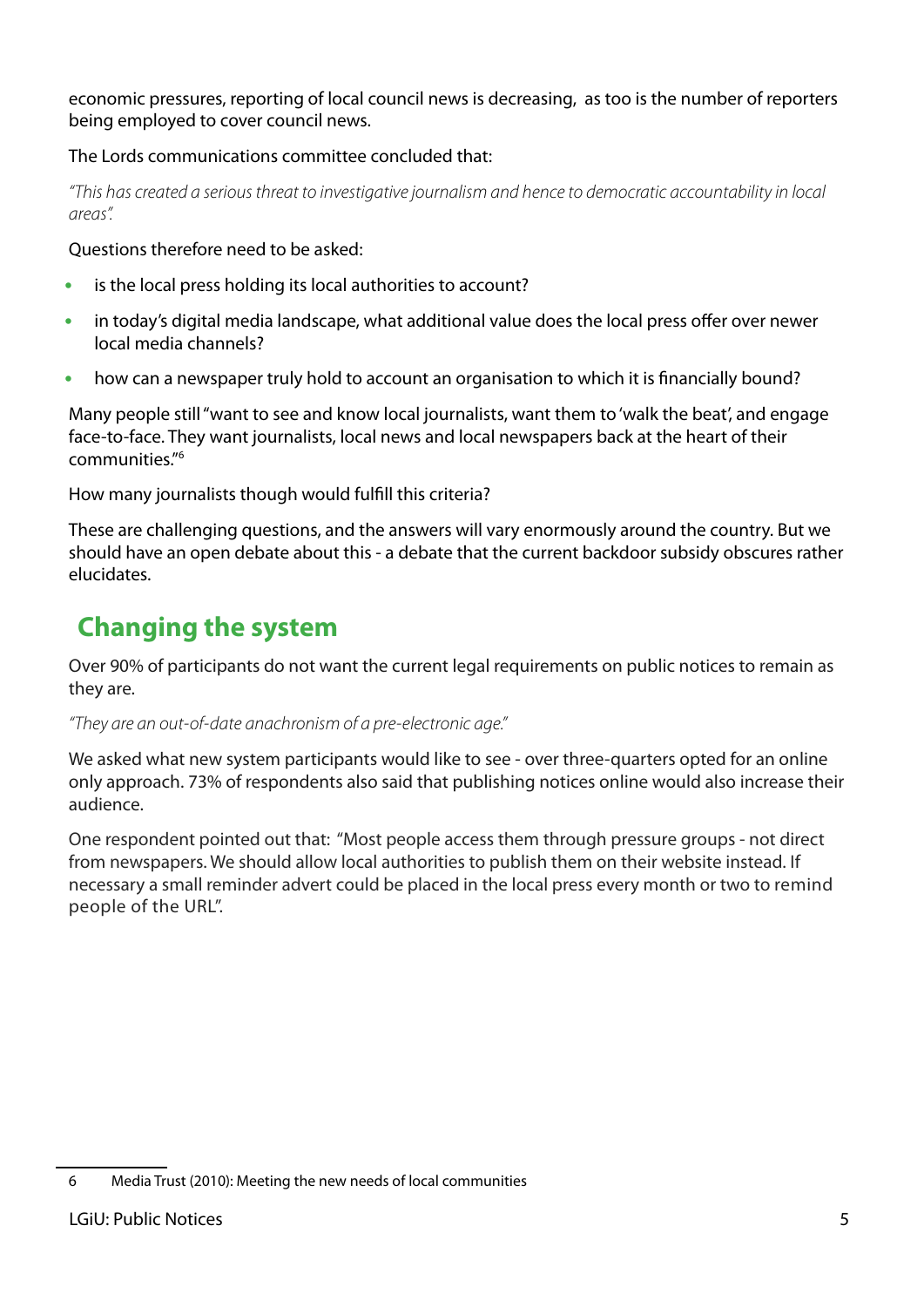

#### **A new audience**

The migration of the audience from print to digital is well known. This, in general, is leaving local newspapers with decreasing readership numbers of print editions. In response, most editors are increasingly turning their attention to the titles' online presence.

At the same time, the number and readership of citizen-led hyperlocal, neighbourhood websites is increasing. Research conducted by Networked Neighbourhoods found that 84% of elected members claim they are aware of a neighbourhood site in their area, the figure rises to 92% for officers.

Not only is the audience going online, but it's fragmenting - going to 'traditional' media for some news, but also 'new' media for other information.

This multi-layered local media landscape can be a positive for local government. Rather than just publishing notices in a local newspaper, or on the council website, councils should look to work with traditional and new news producers to go where the eyeballs are and explore how these third parties can carry more content that directs people towards the council website.

This could work off RSS feeds that are shared through information sharing widgets that can be reused on other website. This would involve some risk for councils, in terms of where the content ends up; but the information itself could not be tampered with and would mean their content would be seen by many more people in the online environment.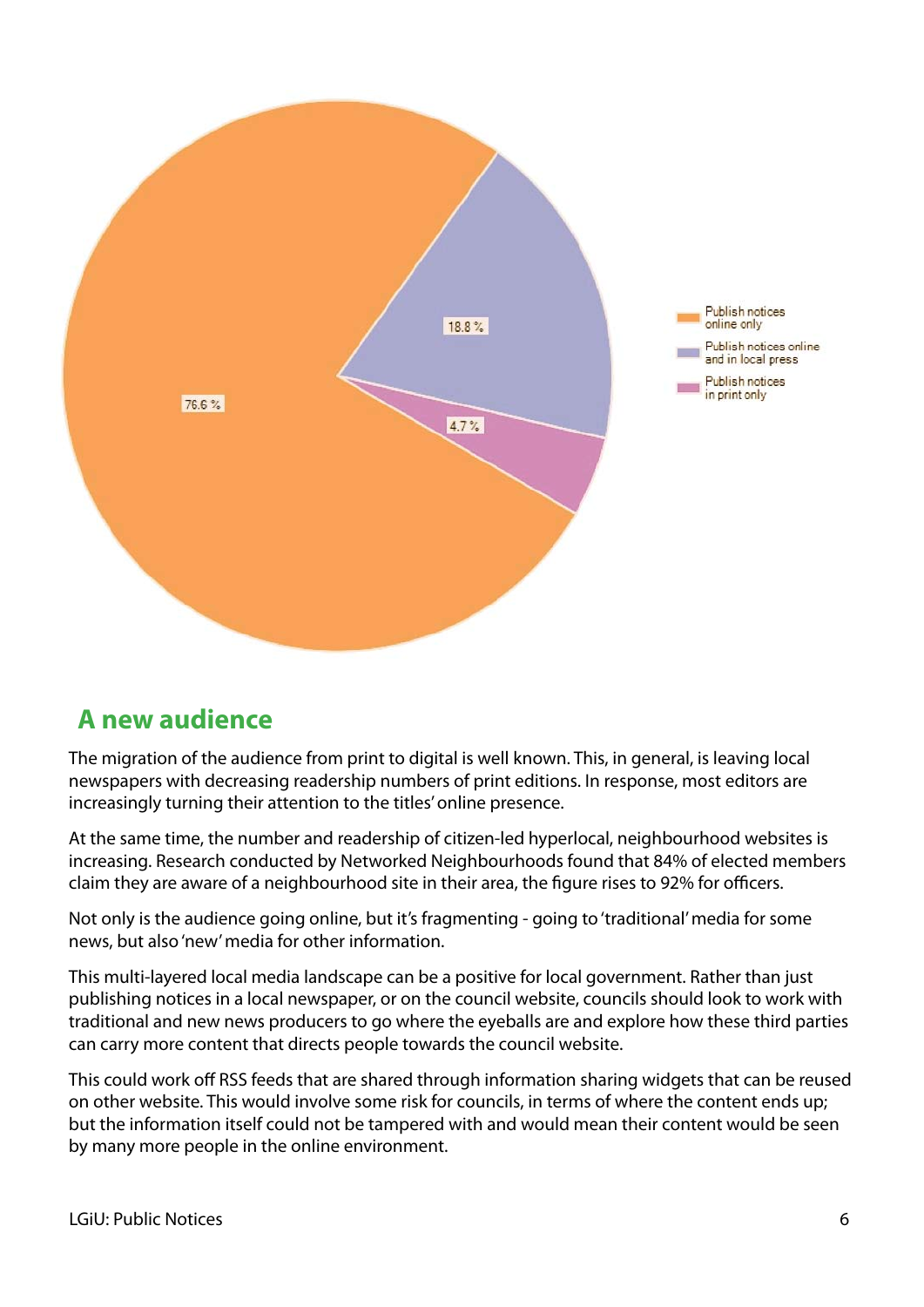The Highways Agency currently uses such widgets<sup>7</sup> - which have been shared with, and used by, some local authority websites already. One widget was shared on 57 seperate websites within a month of launch.

Such arrangements may open the possibility of new funding revenues for the news sites.

For example, a pay-per-click model would:

- encourage news sites to carry more useful, useable information for local residents **•**
- mean that councils pay by results, rather than upfront **•**
- provide councils with greater data about how many people engage with public notices. **•**

This is what stage 2 of this project will focus on. LGiU welcomes your thoughts on this - especially from those involved in local newspapers and hyperlocal, neighbourhood websites.

## **North of the border**

It is also worth looking to Scotland for ideas as to how public notices can made more relevant and accessible.

TellMeScotland is a product of Convention of Scottish Local Authorities (COSLA) and the Scottish government investing in the development of online technology that can save their local authorities money over the long-term, and improve the use of statutory notices.

TellMeScotland has been developed as a online portal to deliver statutory, and non-statutory public information notices in a single view throughout Scotland, and demonstrates delivery of public information to Scottish citizens and communities, without organisational boundaries.

It puts the citizen at the centre of the process by enabling users not only to search for relevant information with ease , but also to set-up email alerts and text messaging alerts so they are informed of developments within their chosen areas – they are able to be alerted to developments within six specific areas of their choice. Each alert then takes the citizen straight to the public notice concerned, without having to search through the portal's home page.

The portal's development is funded by the Scottish government. Annual maintenance and operational cost is £119,000.

Given that Scotland has been working on this since 2010, local authorities is England and Wales should be asking why DCLG and the LGA have not invested in a similar central portal.

<sup>7</sup> [http://www.highways.gov.uk/tra](http://www.highways.gov.uk/traffic/24359.aspx)ffic/24359.aspx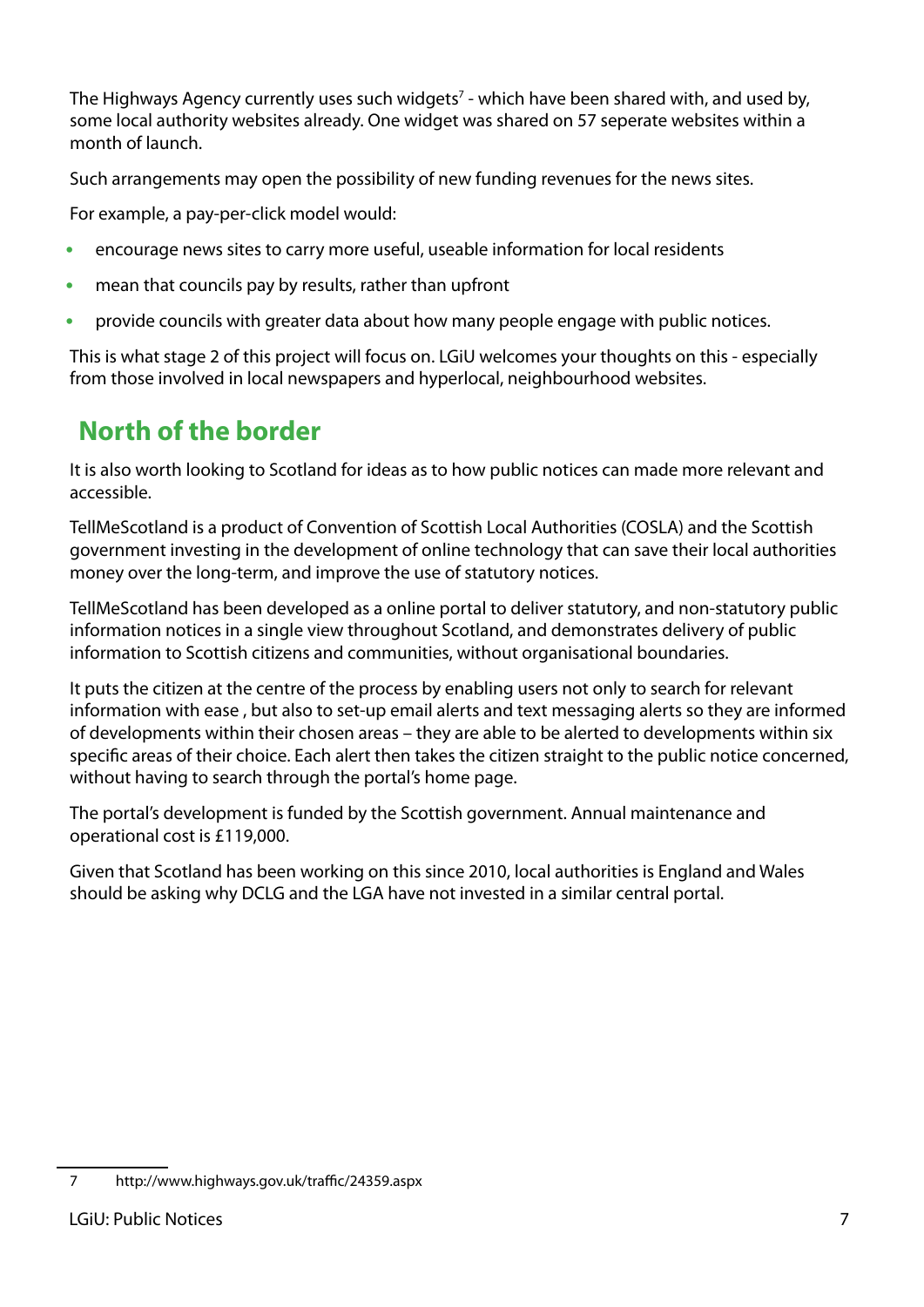#### **What does local government want?**

"This is an area rife for change - it should have happened years ago."

The results obtained by LGiU show that councils want changes to the system that allow for a more local, optional and varied approach depending on the media (online and offline) use of residents.

#### **Ideas for a better system**

This project will be looking with greater depth and first hand experience into these issues through stages 2 and 3.

Already though, it is clear that changes - some subtle and some more radical - could be made in the following areas:

- 1. Free up councils to decide, based on their local online and offline ecosystem, where best to place public notices.
- 2. Councils should work to de-jargon the content of public notices.
- **3.** Councils who decide to publish public notices online should offer residents the ability to register to updates via email.
- 4. Hyperlocal websites and traditional publishers should lwork with councils to publish on their websites.
- **5.** DCLG should investigate the suitability of a central portal, like TellMeScotland, for England and Wales.

#### **Get involved in this project**

This report represents the information and ideas we've gathered through stage 1 of our project into public notices. We welcome your involvement as we continue this work; contact [rob.dale@lgiu.org.uk](mailto:rob.dale@lgiu.org.uk)